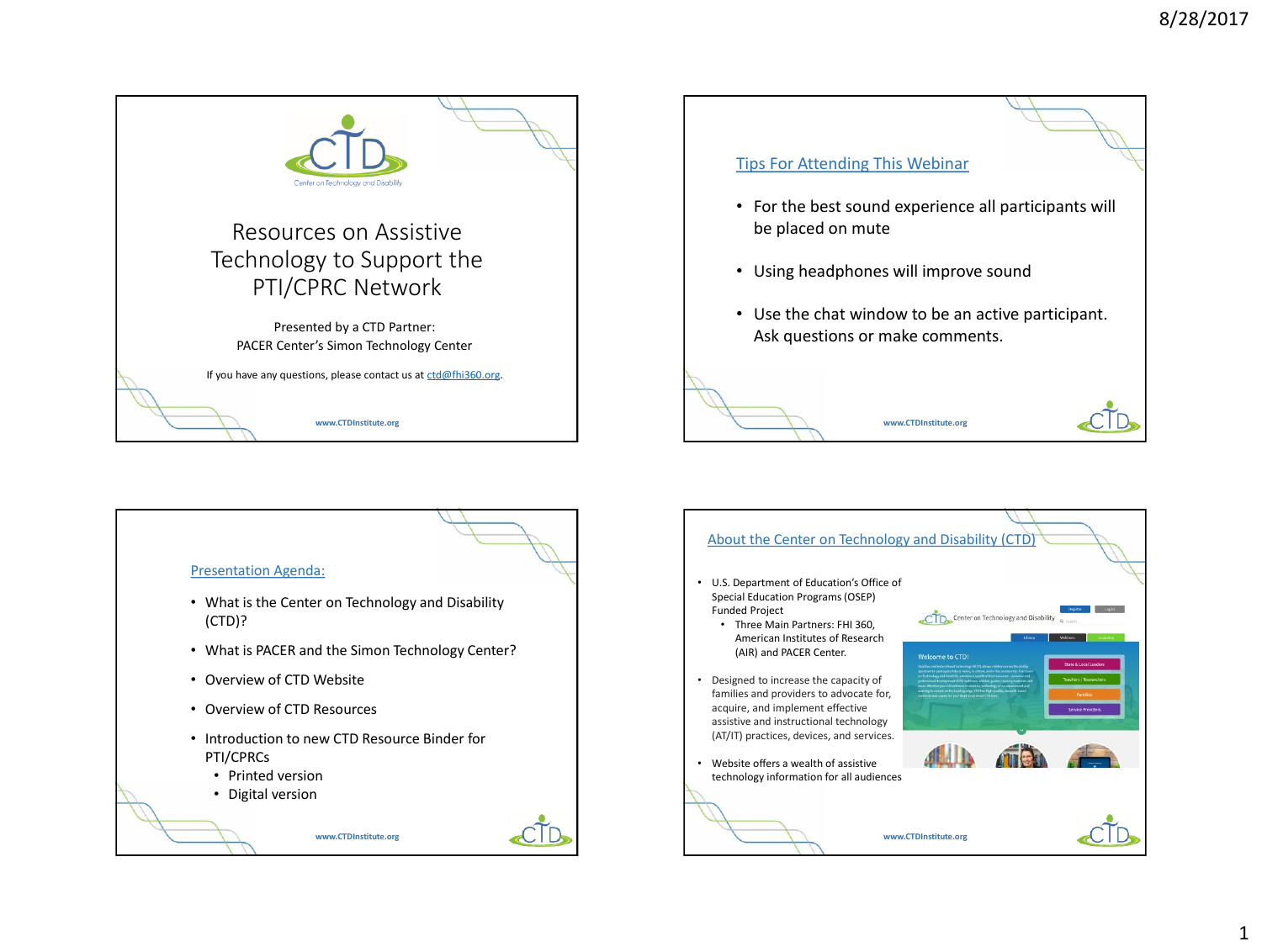





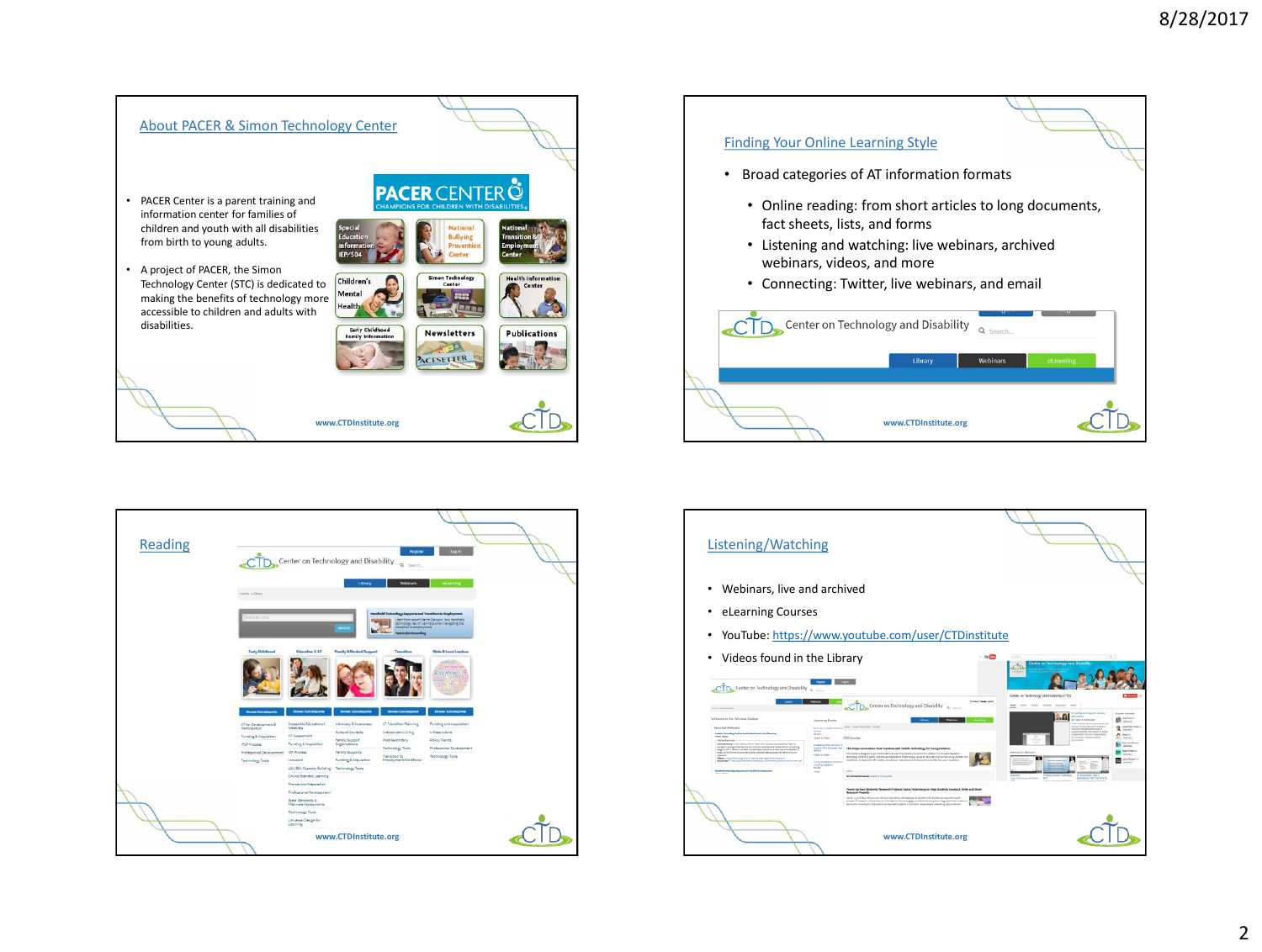| Connecting                                                                                                                                                                                                                                                                                                                                                                                                                                                                                                                                                                                                          |                                                                                                                                                                                                                                                                                                                                                                                                                                                                                                                                                                                                                                                                                                                                                                                                                                                                                                        |
|---------------------------------------------------------------------------------------------------------------------------------------------------------------------------------------------------------------------------------------------------------------------------------------------------------------------------------------------------------------------------------------------------------------------------------------------------------------------------------------------------------------------------------------------------------------------------------------------------------------------|--------------------------------------------------------------------------------------------------------------------------------------------------------------------------------------------------------------------------------------------------------------------------------------------------------------------------------------------------------------------------------------------------------------------------------------------------------------------------------------------------------------------------------------------------------------------------------------------------------------------------------------------------------------------------------------------------------------------------------------------------------------------------------------------------------------------------------------------------------------------------------------------------------|
| Twitter: https://twitter.com/ctdinstitute<br>٠                                                                                                                                                                                                                                                                                                                                                                                                                                                                                                                                                                      |                                                                                                                                                                                                                                                                                                                                                                                                                                                                                                                                                                                                                                                                                                                                                                                                                                                                                                        |
| Subscribe for CTD updates: http://preview.tinyurl.com/ctd-email-sign-up<br>٠                                                                                                                                                                                                                                                                                                                                                                                                                                                                                                                                        |                                                                                                                                                                                                                                                                                                                                                                                                                                                                                                                                                                                                                                                                                                                                                                                                                                                                                                        |
| Email CTD at: ctd@fhi360.org<br>٠                                                                                                                                                                                                                                                                                                                                                                                                                                                                                                                                                                                   |                                                                                                                                                                                                                                                                                                                                                                                                                                                                                                                                                                                                                                                                                                                                                                                                                                                                                                        |
| Register; create a CTD account<br>٠                                                                                                                                                                                                                                                                                                                                                                                                                                                                                                                                                                                 | Log in<br><b>Register</b><br>Center on Technology and Disability<br>à<br>Search.                                                                                                                                                                                                                                                                                                                                                                                                                                                                                                                                                                                                                                                                                                                                                                                                                       |
| When the con-<br>method in the measurement<br><b>Center on Technology and Disability</b><br>Aciative and instructional Techn<br>Sipporting Literation<br>Teleb Empire Bady<br>New Schwitter!<br>CFO Institute<br>the form of their instrumer with the or<br>to alle Safer manmatore e è assono a regioni.<br>Anticha solvei costi dotta l'Alle Scholato.<br><b>CALL AND</b><br><b>Lines who the</b><br><b>Rosselling at Minimizer pro</b><br>Notably fair for their divinancy little interference and restricts in the<br>on Farm, No. 5.<br><b><i>Information for the complete that makes</i></b><br>15<br>$-10.7$ | eteaming<br>Library<br>Weblinam<br>Home + User Account<br>Create a new account<br>Create new account Log in Request new password<br>Thanks for registering for the CTD Institute. Everyone is welcome to browse through CTD Library resources. To participate in CTD Cafe<br>and Learning Center events, users must register. We look forward to "seeing you" online! If you would like to receive email updates.<br>please subscribe to our email list.<br>Unername*<br>ferom are allowed, punctuation is not allowed enough for particle, hyphens, apentrophes, and underscore<br>E-mail address*<br>A cabil a real address All a multi from the uniters will be until to this address. The a multiplication to not made subtly and will only be used it counters a new assumed to etablist<br>modula radials nava or natifications by a stall<br>Password strength:<br>Password*<br>Passwordsmatch: |
| www.CTDInstitute.org                                                                                                                                                                                                                                                                                                                                                                                                                                                                                                                                                                                                |                                                                                                                                                                                                                                                                                                                                                                                                                                                                                                                                                                                                                                                                                                                                                                                                                                                                                                        |





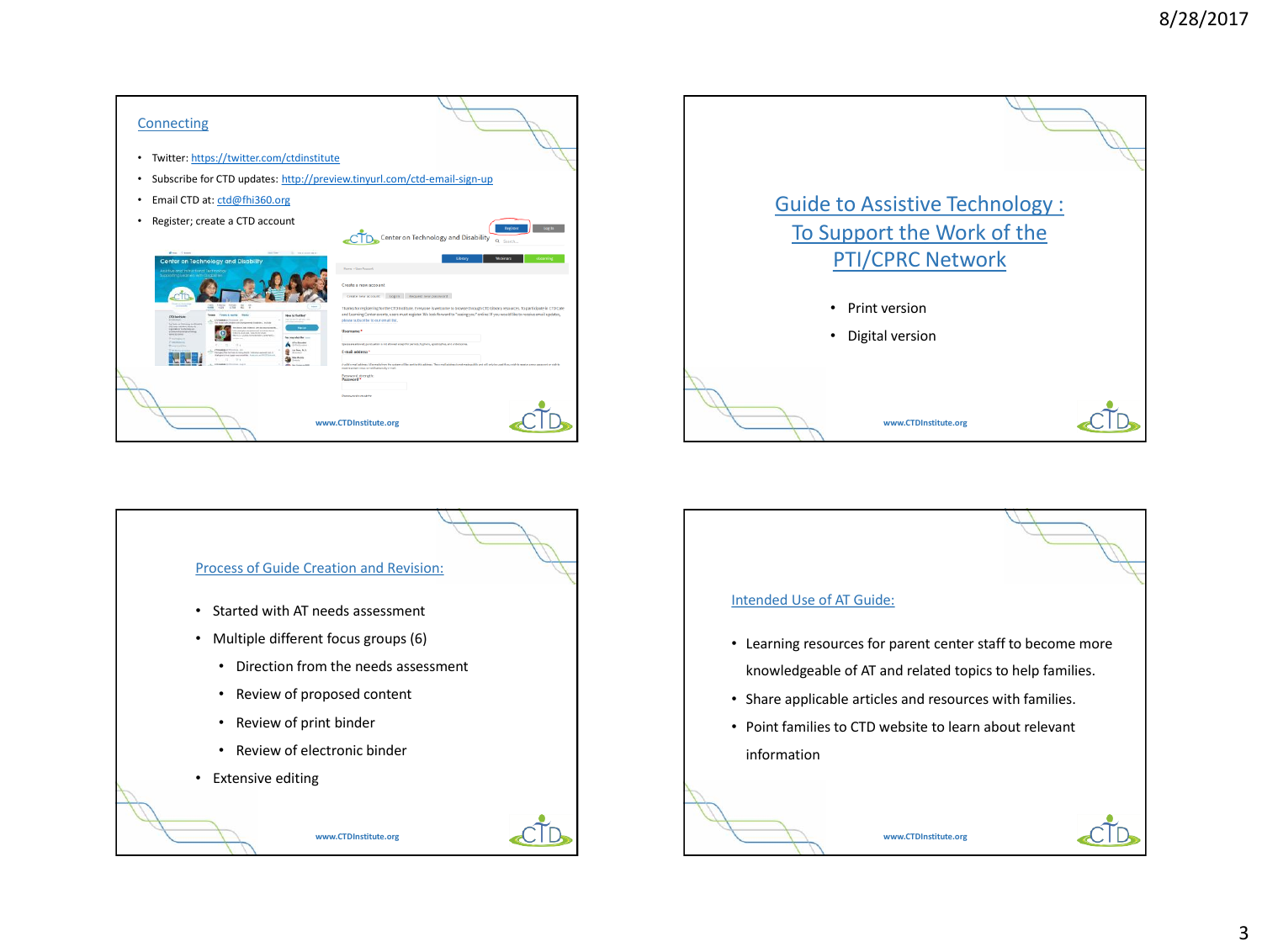